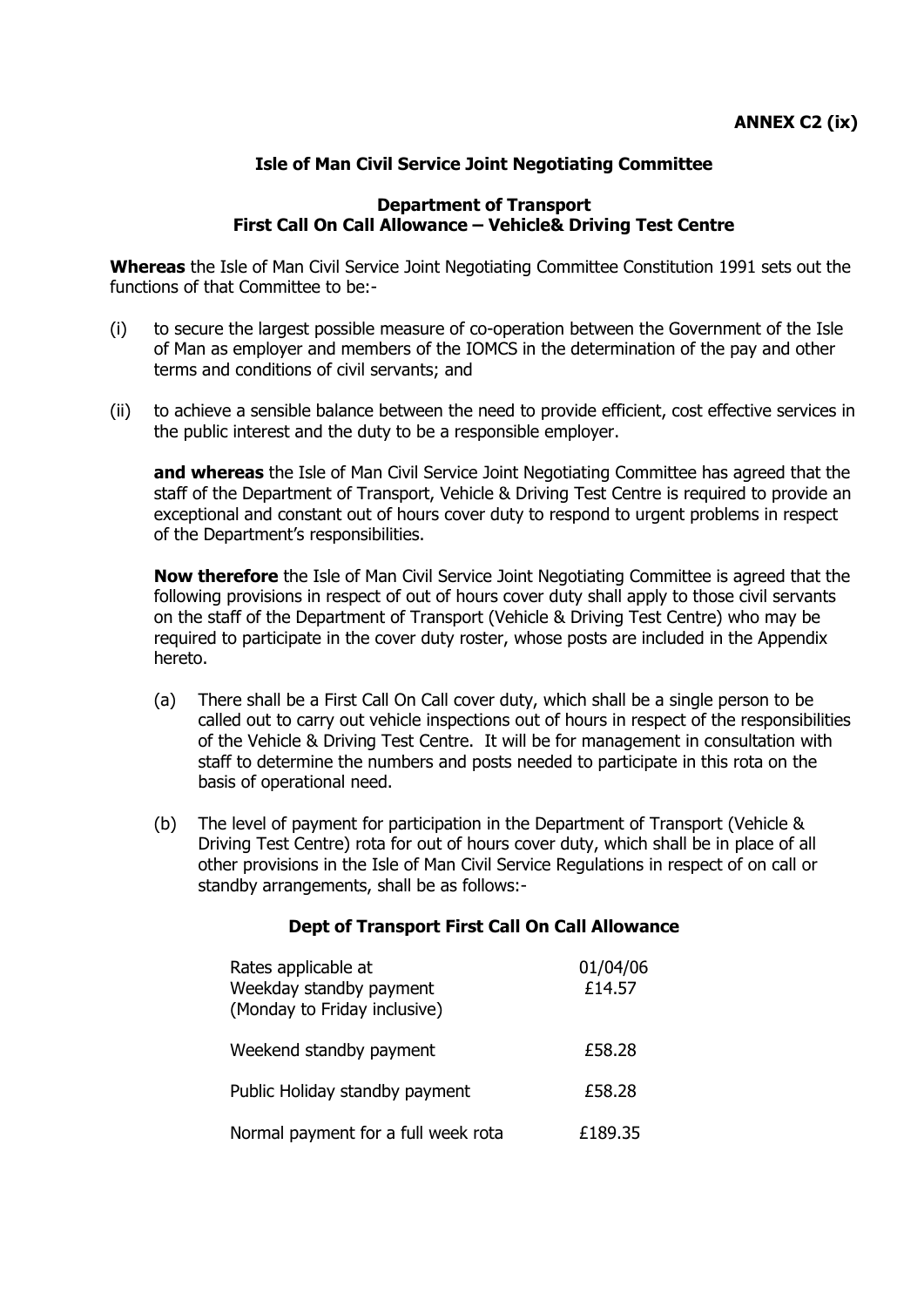#### **NOTE:**

| Weekday standby<br>payment        | cover duty operates for<br>period between normal<br>close of business and<br>normal opening for business<br>on the following day. This<br>includes Friday from close<br>of business to the start of<br>Saturday cover. |
|-----------------------------------|------------------------------------------------------------------------------------------------------------------------------------------------------------------------------------------------------------------------|
| Weekend standby<br>payment        | a full 24 hr period on a<br>Saturday or a Sunday<br>(through to opening for<br>business on a Monday<br>morning for Sunday<br>payment).                                                                                 |
| Public Holiday standby<br>payment | includes 'Bank' holiday or<br>'Privilege' holiday.                                                                                                                                                                     |

- (d) It is an expressed condition of this agreement that those posts identified in **Appendix A** hereto shall participate in the rota if and when required by management.
- (e) The Department of Transport recognises the valuable contribution its staff is making to its business by acceptance of this rota and is prepared to consider the temporary release from its participation of any officer who can show strong personal reasons why they should be so released. This does not prevent the post holders from agreeing amongst themselves to cover the rostered duty of a colleague who may need temporary relief from the rota and any such arrangements will be endorsed by the Department.
- (f) The payments shall be increased by the same percentage increase applicable to standby and on call allowances defined in Regulation [C47](http://www.gov.im/personnel/iomcs/cs_regs/section_C/overtime.xml#c47) and shall be effective from the same date.
- (g) The operative date of this agreement shall be **1 December 2005**.

| Signed on behalf             | Signed on behalf of                  |
|------------------------------|--------------------------------------|
| the Civil Service Commission | The Government Officers' Association |
|                              |                                      |

Date 14<sup>th</sup> December 2006 Date 19<sup>th</sup> December 2006